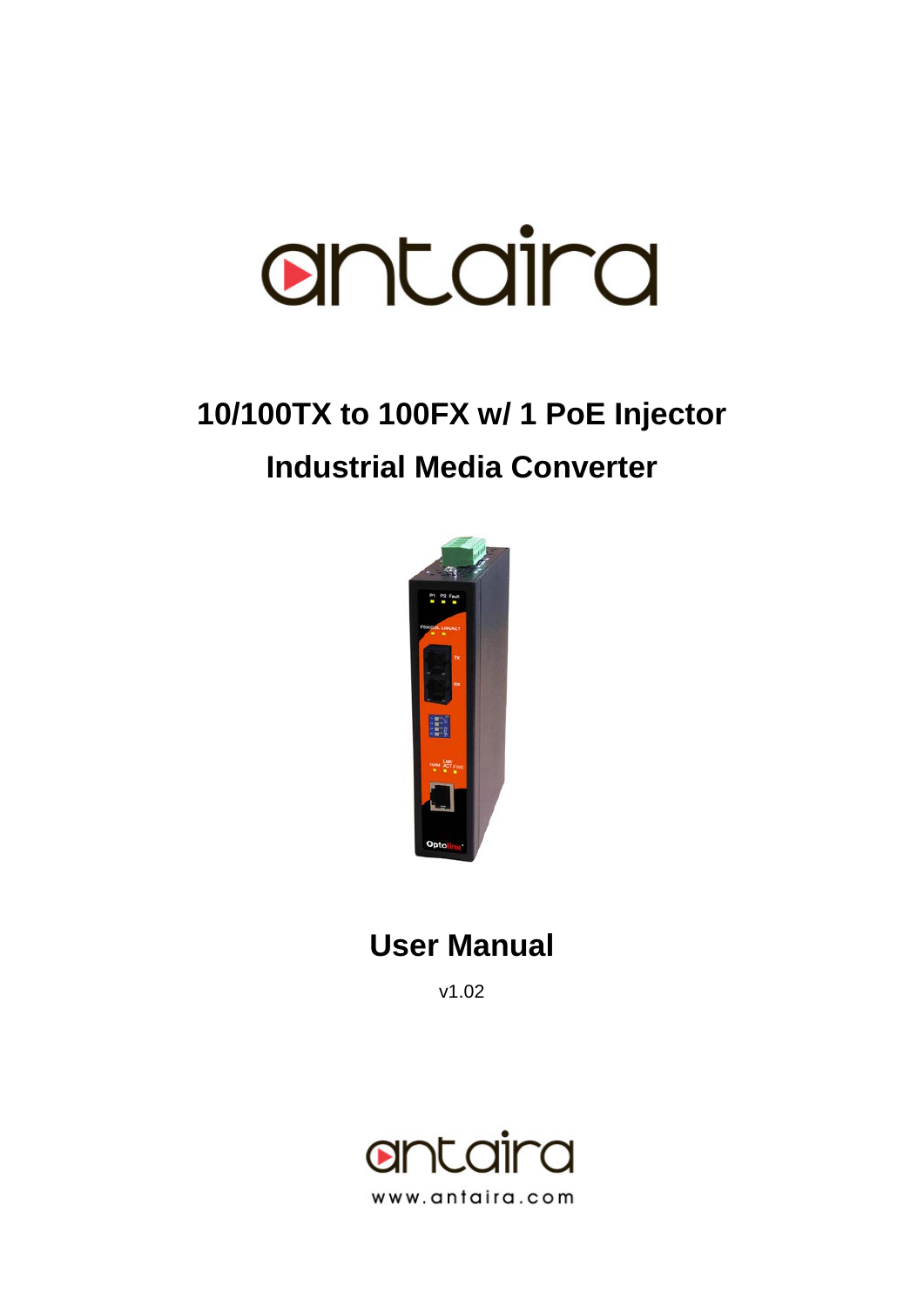### **FCC Warning**

This Equipment has been tested and found to comply with the limits for a Class-A digital device, pursuant to Part 15 of the FCC rules. These limits are designed to provide reasonable protection against harmful interference in a residential installation. This equipment generates, uses, and can radiate radio frequency energy. It may cause harmful interference to radio communications if this equipment is not installed and used in accordance with the instructions. However, there is no guarantee that interference will not occur in a particular installation. If this equipment does cause harmful interference to radio or television reception, which can be determined by turning the equipment off and on, the user is encouraged to try to correct the interference by one or more of the following measures:

- Reorient or relocate the receiving antenna.
- $\blacksquare$  Increase the separation between the equipment and receiver.
- Connect the equipment into an outlet on a circuit different from that to which the receiver is connected.
- Consult the dealer or an experienced radio/TV technician for help.

### **CE Mark Warning**

This is a Class-A product. In a domestic environment this product may cause radio interference in which case the user may be required to take adequate measures.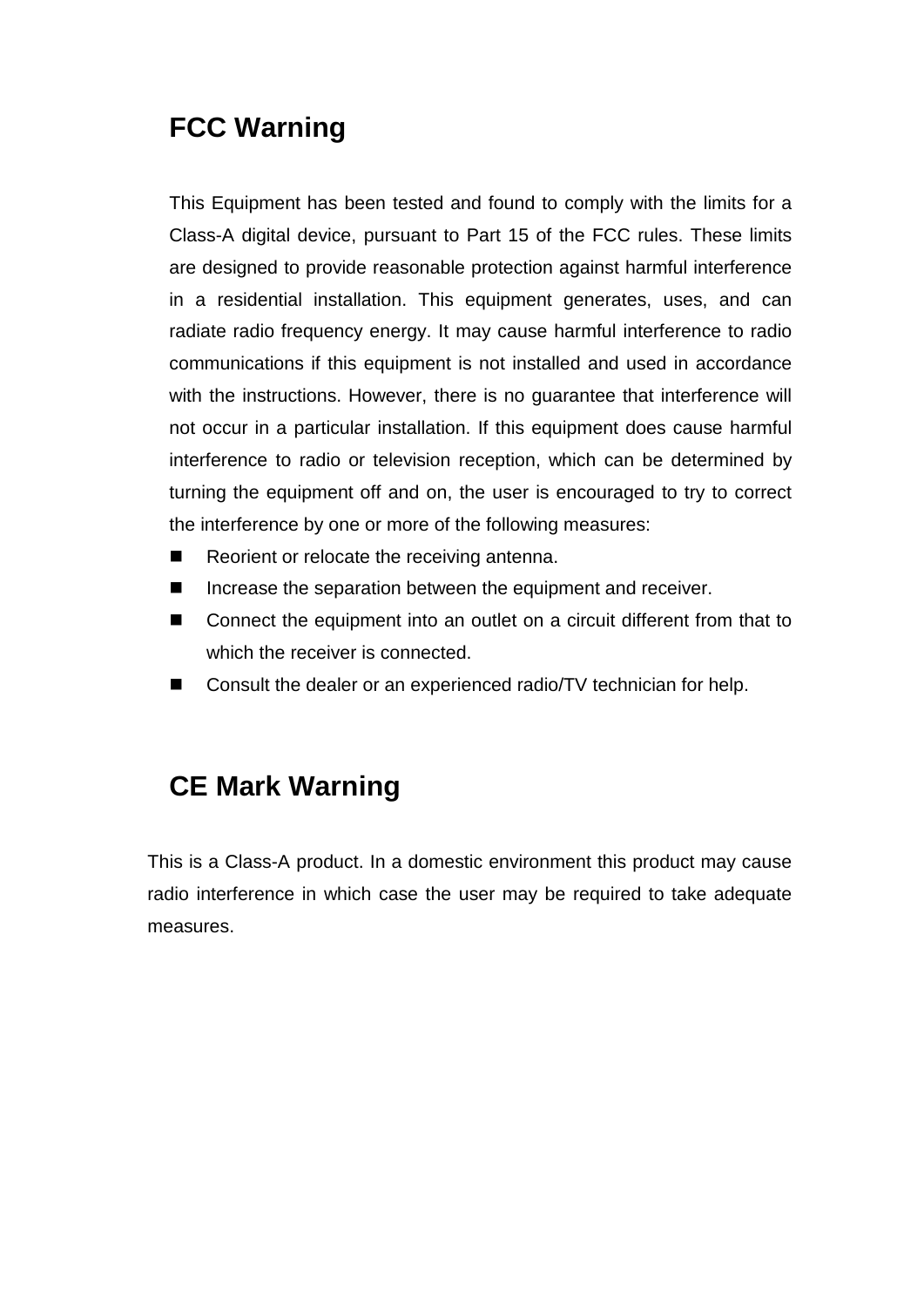### **Content**

| Wiring the Fault Alarm Contact 11 |
|-----------------------------------|
|                                   |
|                                   |
|                                   |
|                                   |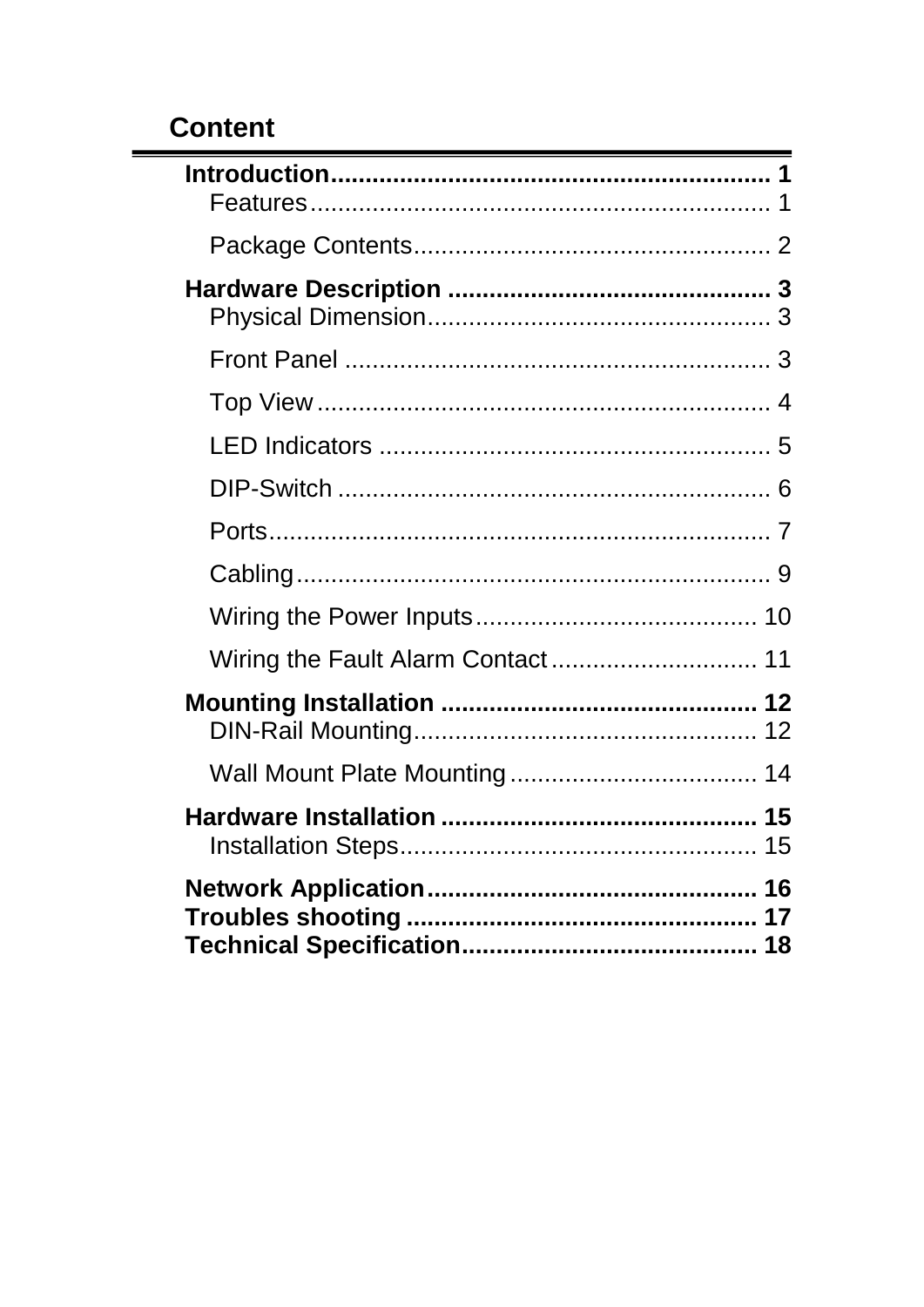## <span id="page-3-0"></span>**Introduction**

The 1 10/100TX + 100FX w/ 1 PoE Injector Industrial Media Converter is a cost-effective solution and meets the high reliability requirements demanded by industrial applications. Use of the fiber port can extend the connection distance and increase the network elasticity and performance. The industrial media converter also provides the PoE function for various kinds of Powered Devices that can receive power as well as data over the RJ-45 cable.

#### <span id="page-3-1"></span>**Features**

- System Interface/Performance
	- RJ-45 ports support Auto MDI/MDI-X Function
	- Embedded 1-port PoE Injection
	- ▶ Store-and-Forward Switching Architecture
	- $\triangleright$  Built-in Link Loss Forwarding Technology
	- > Supports Wide Operating Temperature (-40 $\degree$ C ~ 80 $\degree$ C)
- Power Supply
	- ▶ DC 48V Redundant Power
- Case/Installation
	- P-30 Protection
	- ▶ DIN Rail and Wall Mount Design
- Provides EFT protection 3,000 VDC for power line
- Supports 6,000 VDC Ethernet ESD protection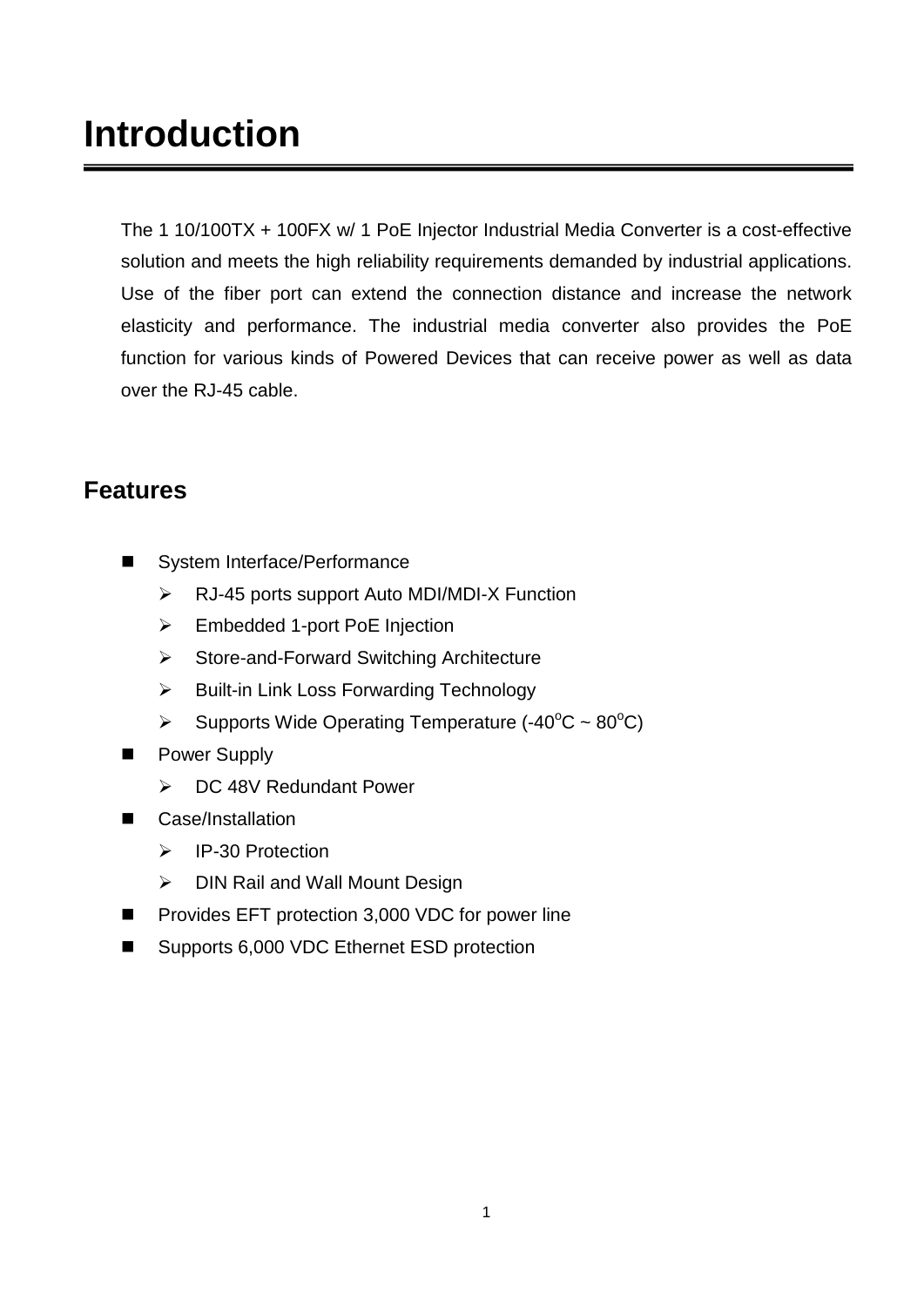#### <span id="page-4-0"></span>**Package Contents**

Please refer to the package content list below to verify with package.

- 1 10/100TX + 100FX w/ 1 PoE Injector Industrial Media Converter
- User manual
- **Pluggable Terminal Block**
- 2 wall mount plates with screws
- One DIN-Rail (attached on the unit)

Compare the contents of the industrial media converter with the checklist above. If any items are damaged or missing, please contact your local dealer for service.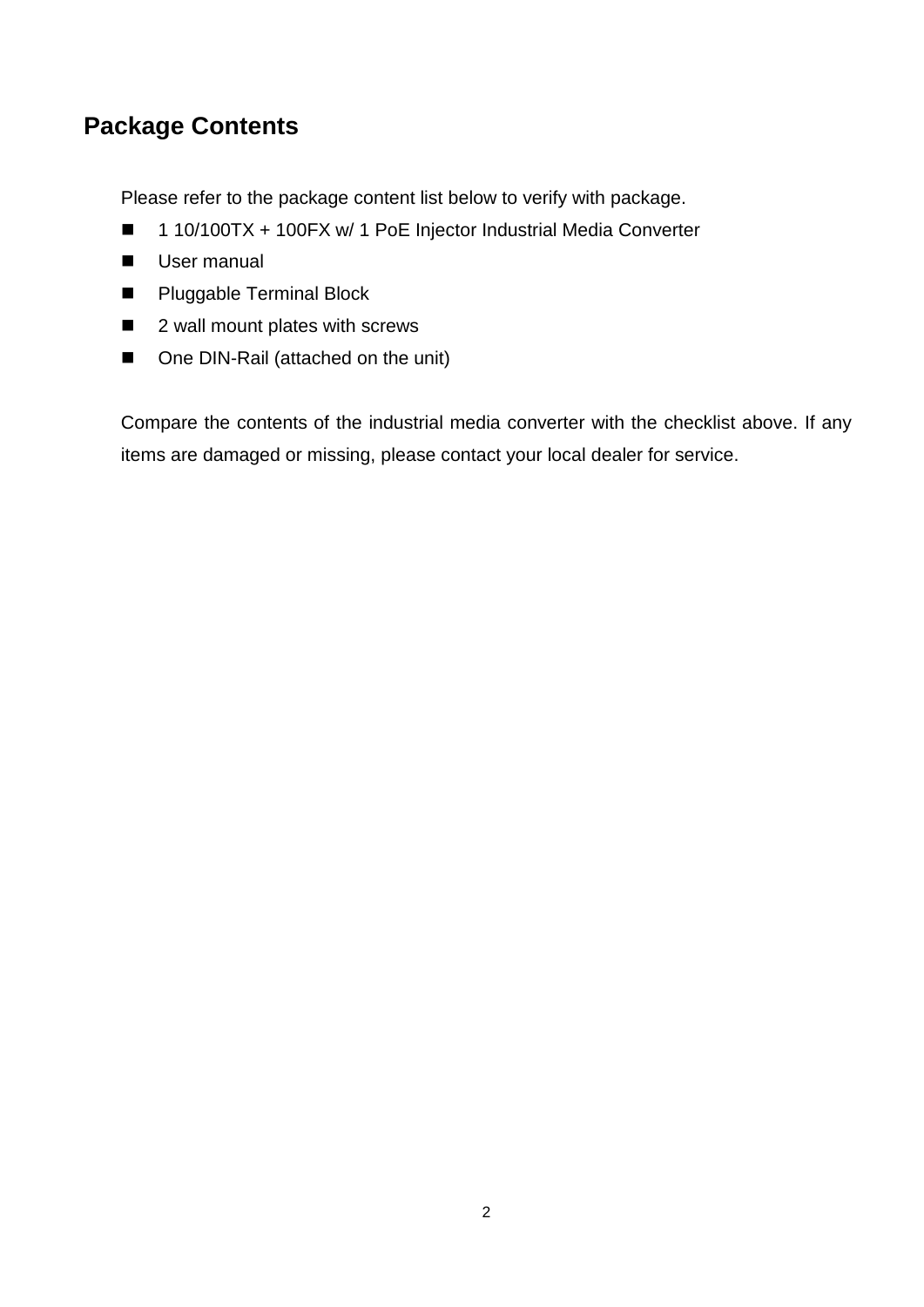<span id="page-5-0"></span>In this section, the Industrial Media Converter's hardware specifications, port, cabling, and wiring installation will be provided.

#### <span id="page-5-1"></span>**Physical Dimension**

1 10/100TX + 100FX w/ 1 PoE Injector Industrial Media Converter dimension (W x D x H) is **30mm x 95mm x 140mm**

#### <span id="page-5-2"></span>**Front Panel**

The Front Panel of the 1 10/100TX + 100FX w/ 1 PoE Injector Industrial Media Converter is shown as below:



Front Panel of the PoE Injectors Industrial Media Converter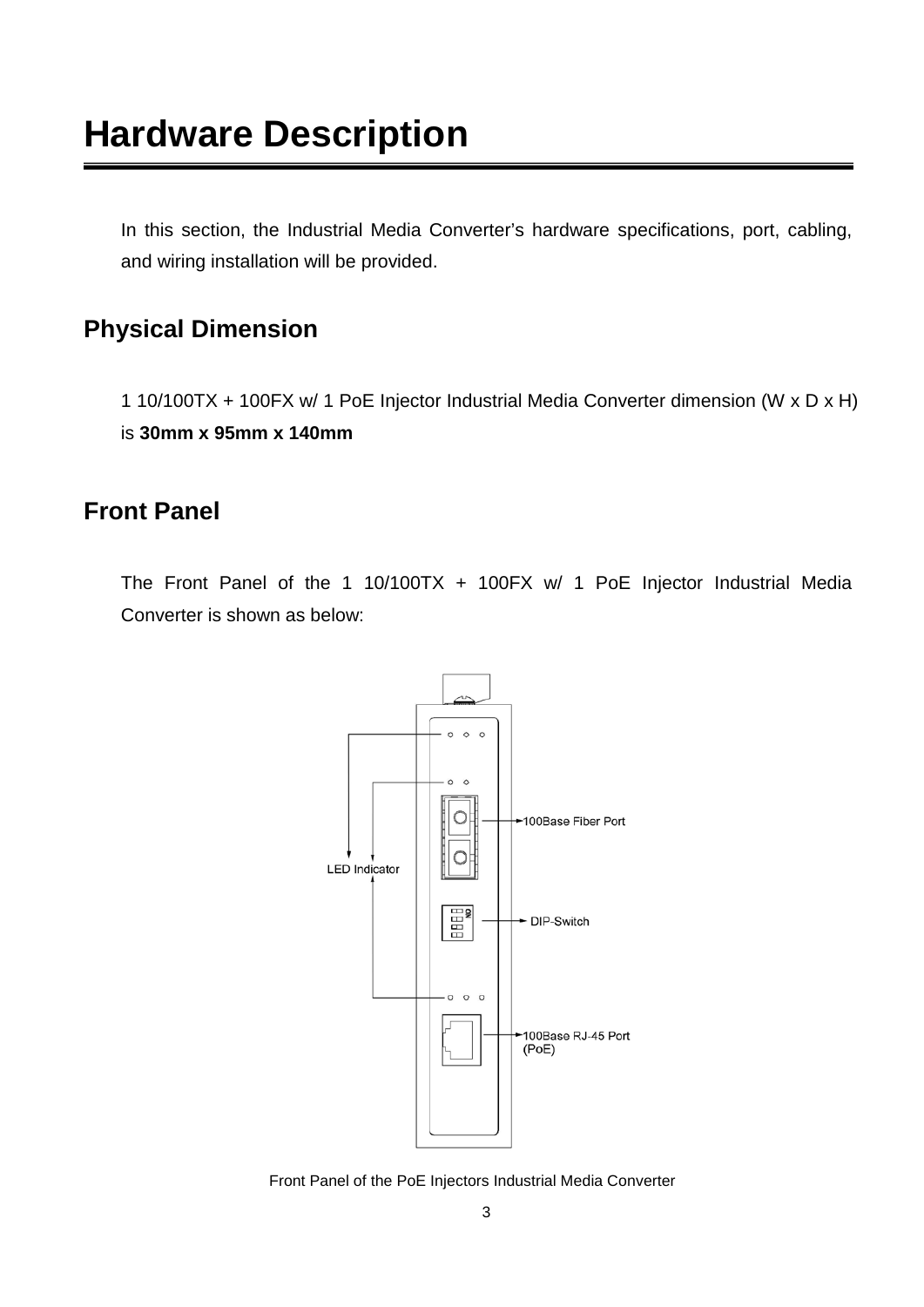### <span id="page-6-0"></span>**Top View**

The top view of the 1 10/100TX + 100FX w/ 1 PoE Injector Industrial Media Converter has one terminal block connector of two DC power inputs.



Top View of the PoE Injectors Industrial Media Converter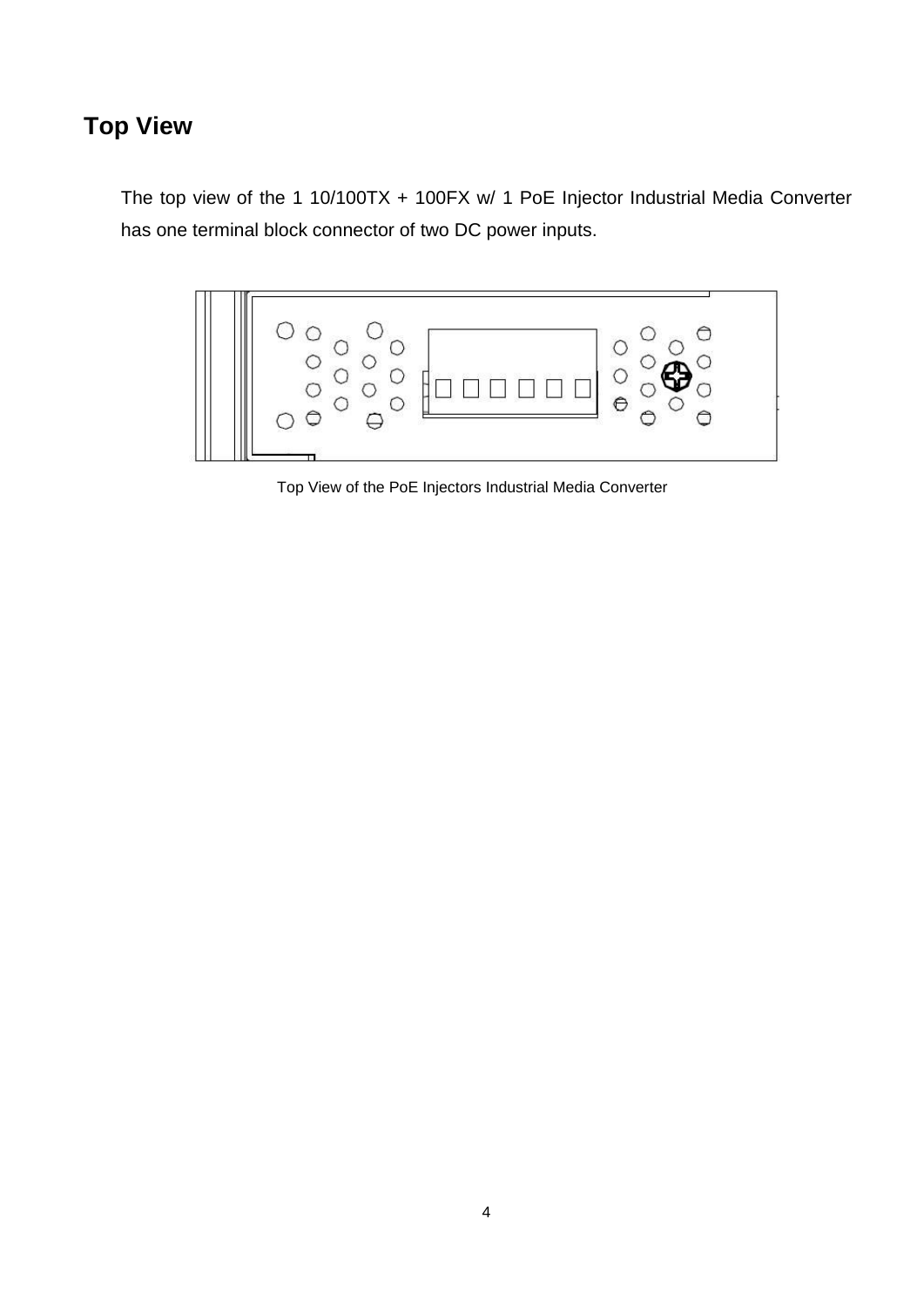#### <span id="page-7-0"></span>**LED Indicators**

The diagnostic LEDs located on the front panel of the industrial media converter provide real-time system information and optional status. The table below describes the LED status and their meaning for the media converter.

| <b>LED</b>              | <b>Color</b> | <b>Description</b> |                                                         |
|-------------------------|--------------|--------------------|---------------------------------------------------------|
| P <sub>1</sub>          | Green        | On                 | Power input 1 is active                                 |
|                         |              | Off                | Power input 1 is inactive                               |
| P <sub>2</sub>          | Green        | On                 | Power input 2 is active                                 |
|                         |              | Off                | Power input 2 is inactive                               |
| Fault                   | Red          | On                 | Power input 1/2 or port connections failed              |
|                         |              | Off                | Power input 1/2 and port connections are functional, or |
|                         |              |                    | no power inputs                                         |
| FDX/COL                 | Yellow       | On                 | Full-duplex mode                                        |
| (fiber port)            |              | Flashing           | Collision occurs                                        |
|                         | Green        | On                 | Connected to network                                    |
| LNK/ACT<br>(fiber port) |              | Flashing           | Networking is active                                    |
|                         |              | Off                | Not connected to network                                |
| 100M (RJ-45)            | Yellow       | On                 | Linking to 100Mbps network                              |
|                         |              | Off                | Linking to 10Mbps network or disconnected               |
| LNK/ACT (RJ-<br>45)     | Green        | On                 | Connected to network                                    |
|                         |              | Flashing           | Networking is active                                    |
|                         |              | Off                | Not connected to network                                |
|                         | Green        | On                 | The port is supplying power to the powered-device       |
| <b>FWD</b>              |              | Off                | No powered-device attached or power supplying failed    |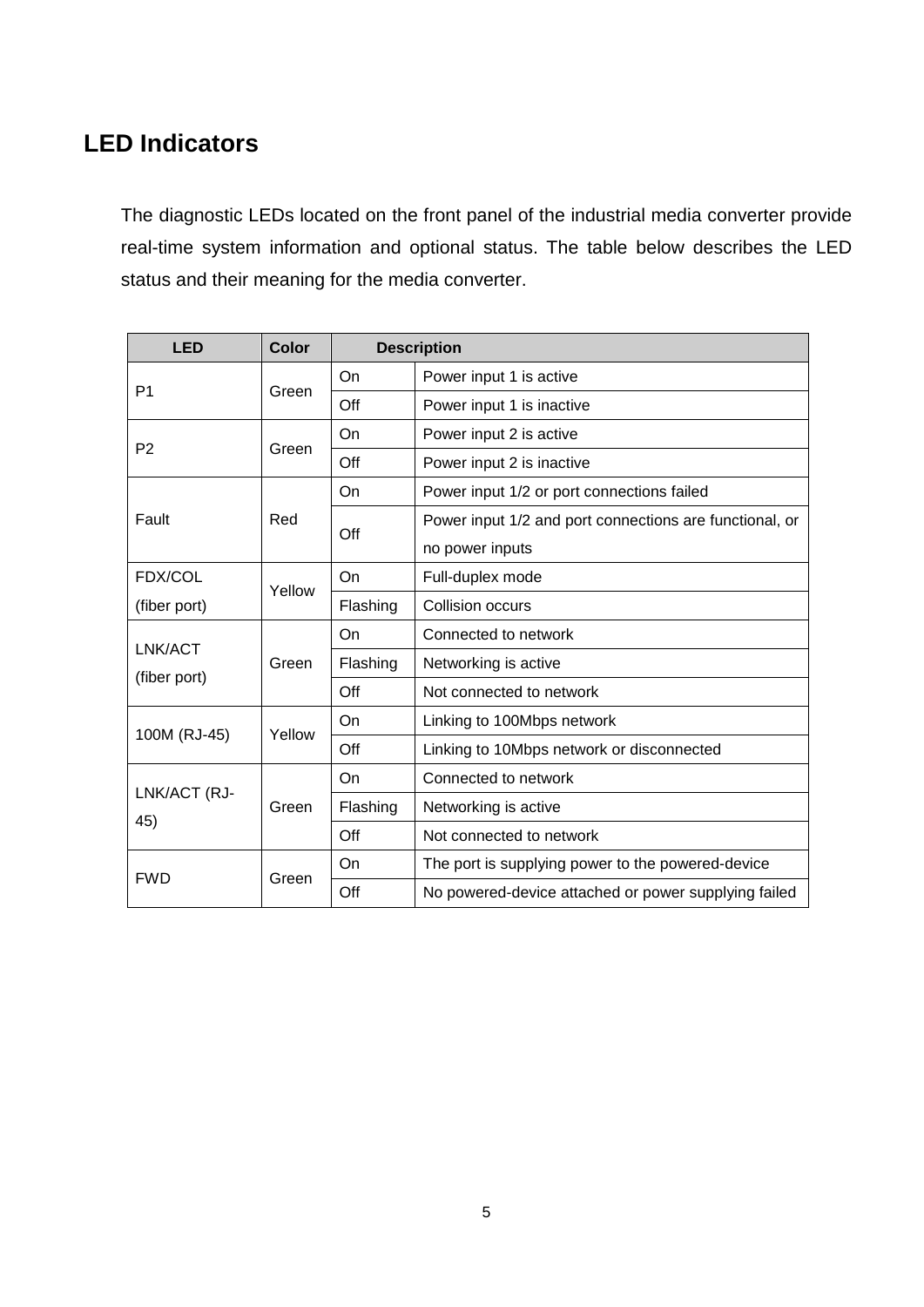#### <span id="page-8-0"></span>**DIP-Switch**

The DIP-Switch is used to configure operation mode for **LLF** (**L**ink **L**oss **F**orwarding)/**LFP** (**L**ink **F**ault **P**ass-Through), and operation mode for UTP/Fiber port. The default value of the DIP-switch is **OFF**.

| S/W No | <b>Status</b> | <b>Description</b>          |
|--------|---------------|-----------------------------|
| 1      | <b>ON</b>     | Enables Port/Power Alarm    |
|        | OFF           | Disable Port/Power Alarm    |
| 2      | ON            | Enables LLF/LFP             |
|        | OFF           | Disables LLF/LFP            |
| 3      | <b>ON</b>     | 100Base-FX Half-mode        |
|        | OFF           | 100Base-FX Full-mode        |
| 4      | <b>ON</b>     | Media mode (100TX to 100FX) |
|        | OFF           | Switching mode              |

**LLF/LFP (DIP-Switch 2)**: Enabling LLF/LFP allows UTP/STP link failures to be reported to the fiber side and also allow Fiber link failures to be reported to the UTP/STP side. Therefore, the LLF/LFP feature is available in both UTP/STP and Fiber side.

**Media mode (DIP-Switch 4)**: When media mode is enabled (ON), it operates with minimum latency. The transmission flow does not wait until the entire frame is ready, but instead forwards the received data immediately while data is being received. The TP port should be forced at 100M in this application. When the DIP-Switch is set at switching mode (OFF), the function is the same as a Switch/Hub.

*Note Please don't change the DIP-switch setting when UTP/STP or fiber port is transmitting or receiving data. It may cause data errors. If you change the DIP-switch setting, please power off the media converter and power on again to make the setting effective.*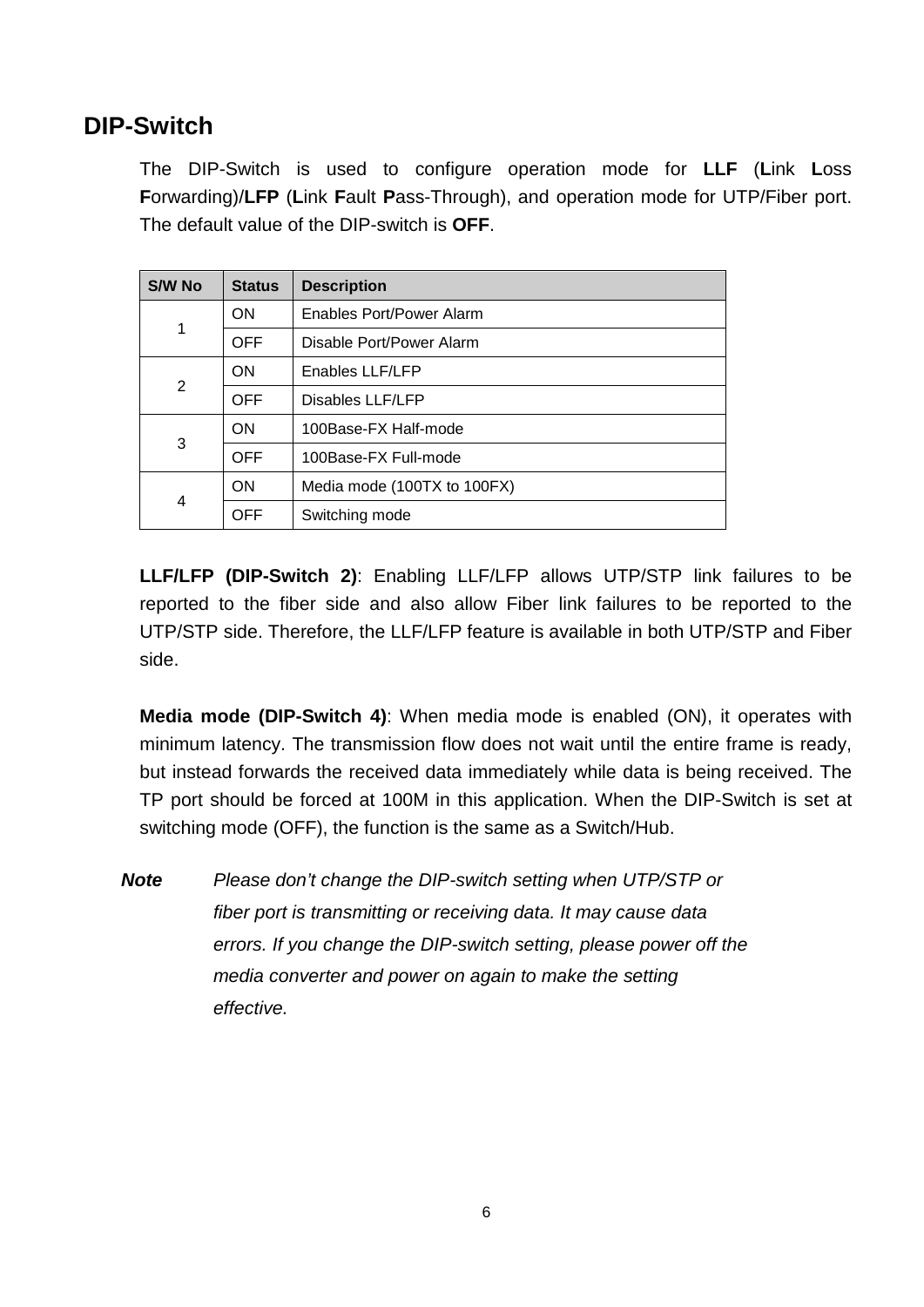#### <span id="page-9-0"></span>**Ports**

#### **RJ-45 ports**

The UTP (RJ-45) Fast Ethernet ports will auto-sense 10Base-T or 100Base-TX connections. Auto MDI/MDIX means that the media converter can connect to another switch or workstation without changing straight through or crossover cabling. See the figures below for straight through and crossover cable schematic.

**RJ-45 Pin Assignments**

| <b>Pin Number</b> | <b>Assignment</b> |
|-------------------|-------------------|
|                   | Tx+               |
|                   | Tx-               |
|                   | $Rx+$             |
|                   | Rx-               |

*Note "+" and "-" signs represent the polarity of the wires that make up each wire pair.*

All ports on this industrial media converter supports automatic MDI/MDI-X operation, user can use straight-through cables (See figure below) for all network connections to PCs/servers, or to switches/hubs. For straight-through cable, pins 1, 2, 3, and 6, at one end of the cable, are connected straight through to pins 1, 2, 3 and 6 at the other end of the cable. The table below shows the 10BASE-T/100BASE-TX MDI and MDI-X port pin outs.

| <b>Pin MDI-X</b> | <b>Signal Name</b>        | <b>MDI Signal Name</b>    |
|------------------|---------------------------|---------------------------|
|                  | Receive Data plus (RD+)   | Transmit Data plus (TD+)  |
|                  | Receive Data minus (RD-)  | Transmit Data minus (TD-) |
|                  | Transmit Data plus (TD+)  | Receive Data plus (RD+)   |
| 6                | Transmit Data minus (TD-) | Receive Data minus (RD-)  |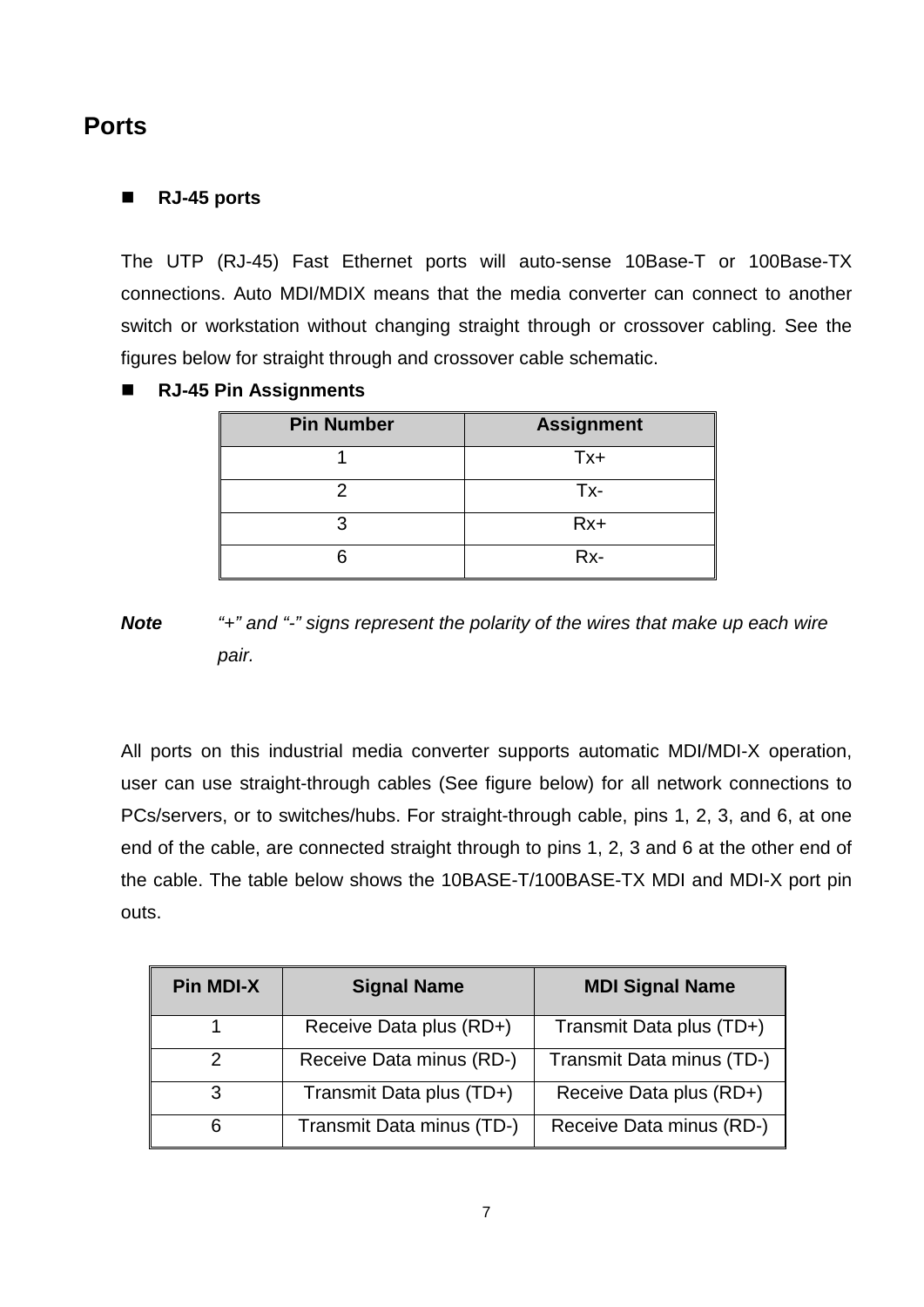

Cross Over Cable Schematic

2 RD-

#### **Fiber Port**

The fiber port is an SC type connector that is either multi mode (2Km) or single mode (30Km).

When you connect the fiber port to another device, please follow the figure below to connect accordingly. Wrong connection will cause the port to not work correctly.





ATTENTION This is a Class 1 Laser/LED product. Don't stare into the Laser/LED Beam.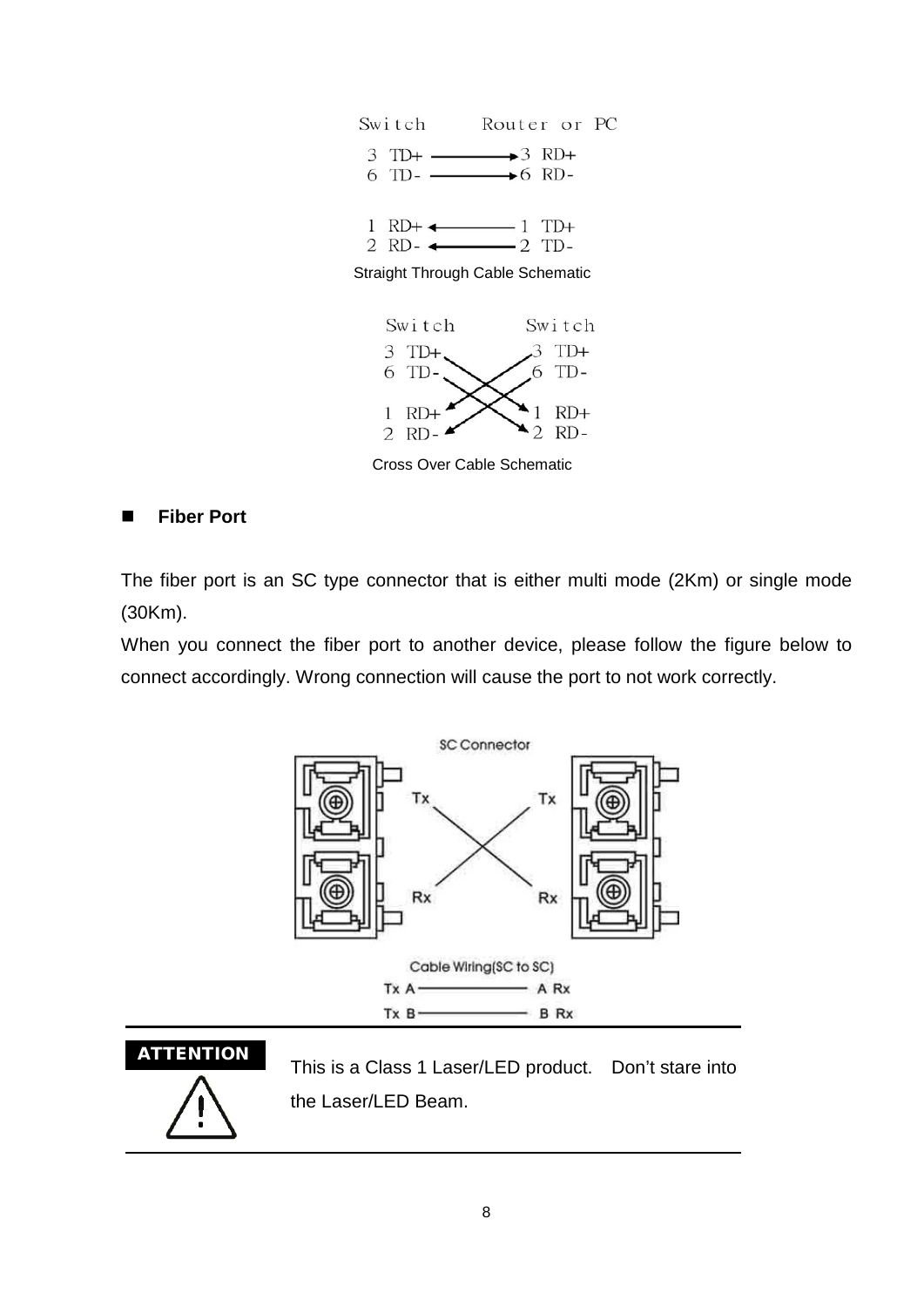### <span id="page-11-0"></span>**Cabling**

- Twisted-pair segments can be connected with unshielded twisted pair (UTP) or shielded twisted pair (STP) cable. The cable must comply with the IEEE 802.3u 100Base TX standard for Category 5. The cable between the converter and the link partner (switch, hub, workstation, etc.) must be less than 100 meters (328 ft.) long.
- Fiber segments using **single-mode** connector type must use 9/125µm single-mode fiber cable. Users can connect two devices at a distance up to **30 Kilometers**.
- Fiber segments using **multi-mode** connector type must use 50 or 62.5/125 µm multi-mode fiber cable. Users can connect two devices up to **2 Kilometers**.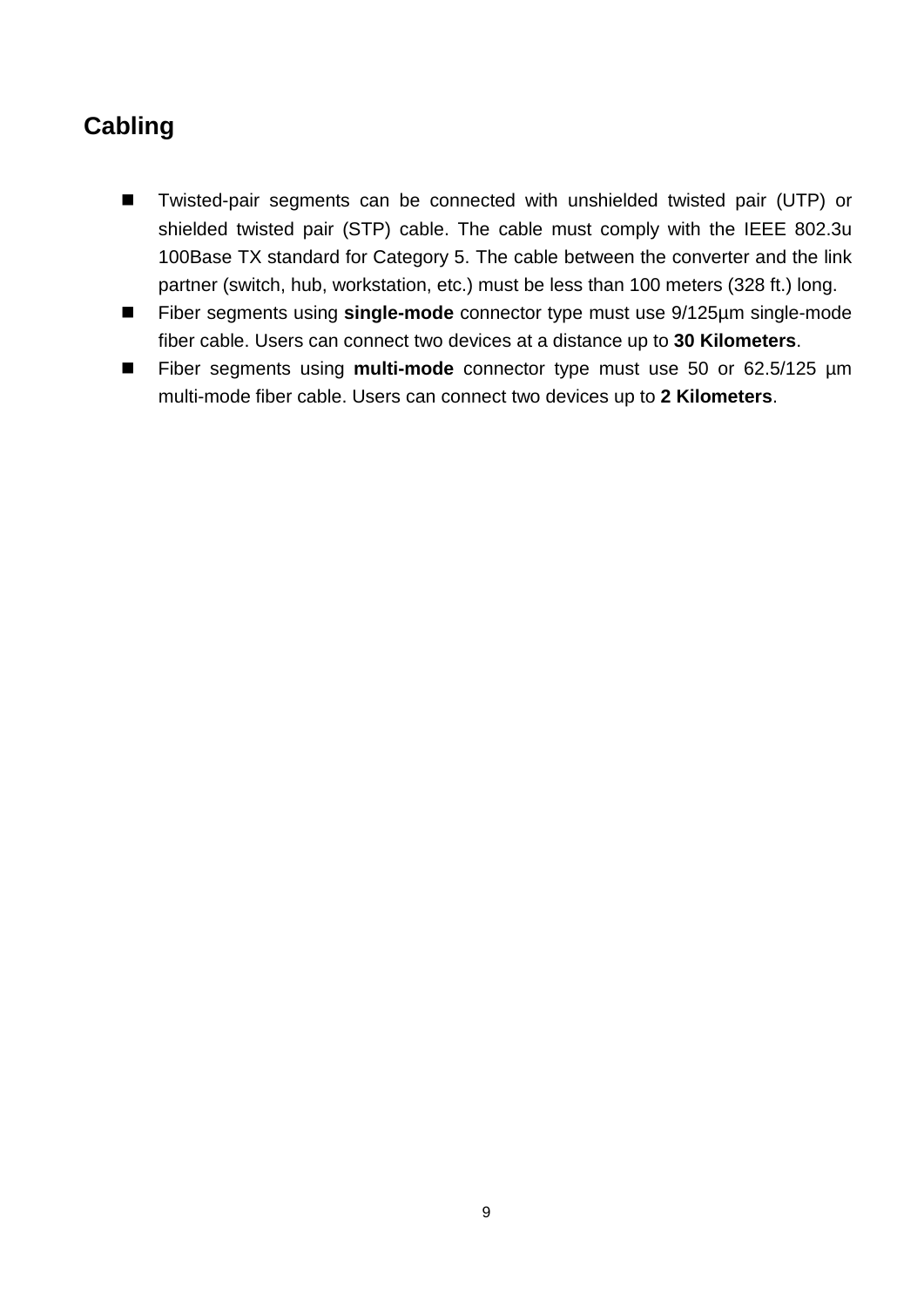#### <span id="page-12-0"></span>**Wiring the Power Inputs**

Please follow the steps below to insert the power wires.



Insert the positive and negative wires into the V+ and V- contacts on the terminal block connector.



Tighten the wire-clamp screws to prevent wires from loosening.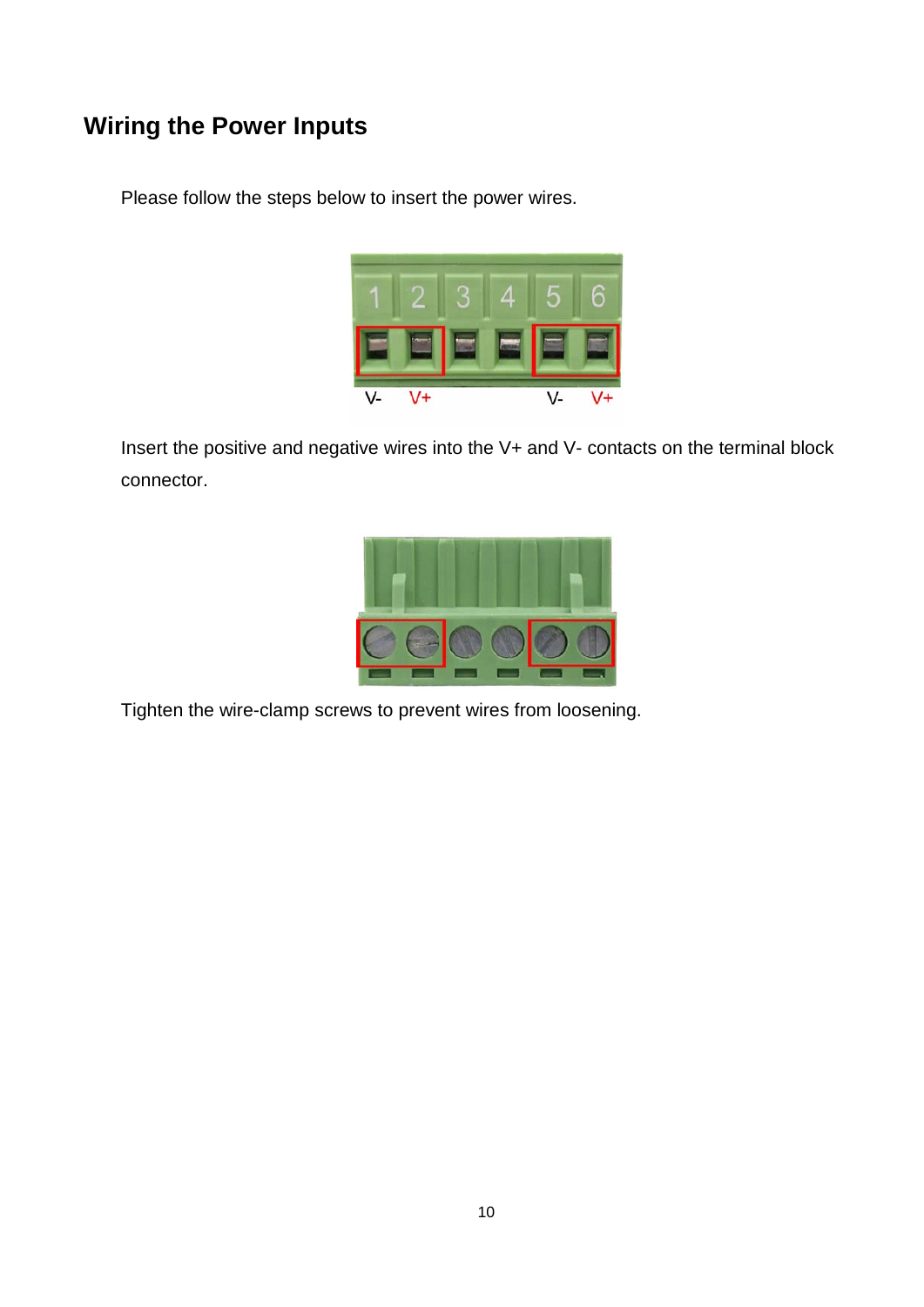#### <span id="page-13-0"></span>**Wiring the Fault Alarm Contact**

The fault alarm contacts are in the middle of terminal block connector as the picture shows below. Inserting the wires, it will detect the fault status including power failure or port link failure (managed industrial switch only) and form an open circuit. An application example for the fault alarm contact is shown below:



Insert the wires into the fault alarm contacts.

*Note The wire gauge for the terminal block should be in the range between 12~ 24 AWG.*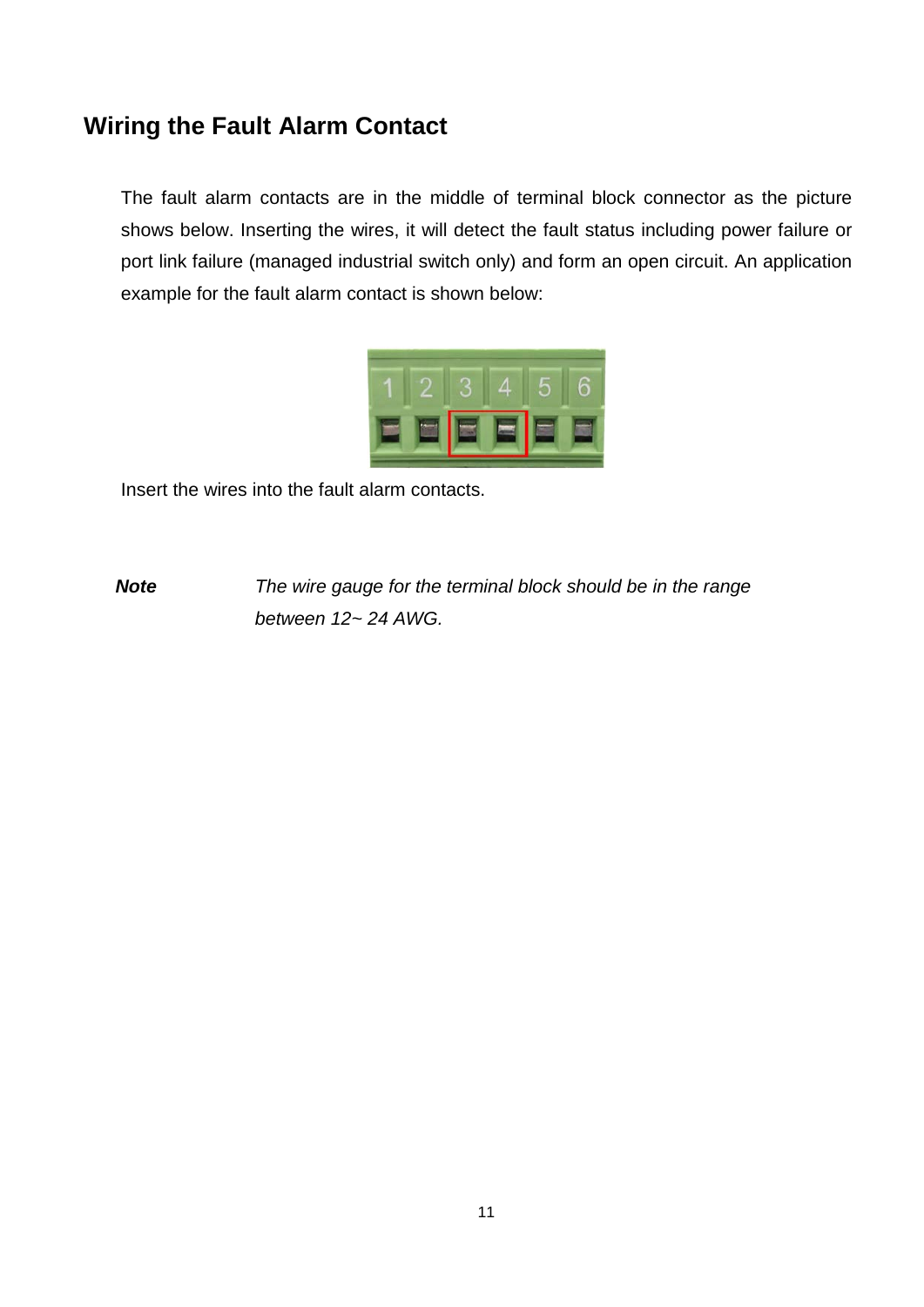# <span id="page-14-0"></span>**Mounting Installation**

#### <span id="page-14-1"></span>**DIN-Rail Mounting**

The DIN-Rail is pre-screwed on the industrial media converter from the factory. If the DIN-Rail is not screwed on the unit, please follow the instructions below on how to install the DIN-Rail on the unit. Follow the steps below to mount the industrial media converter.



- 1. Use the screws to install the DIN-Rail on the rear side of the unit.
- 2. To remove the DIN-Rail, reverse the step 1.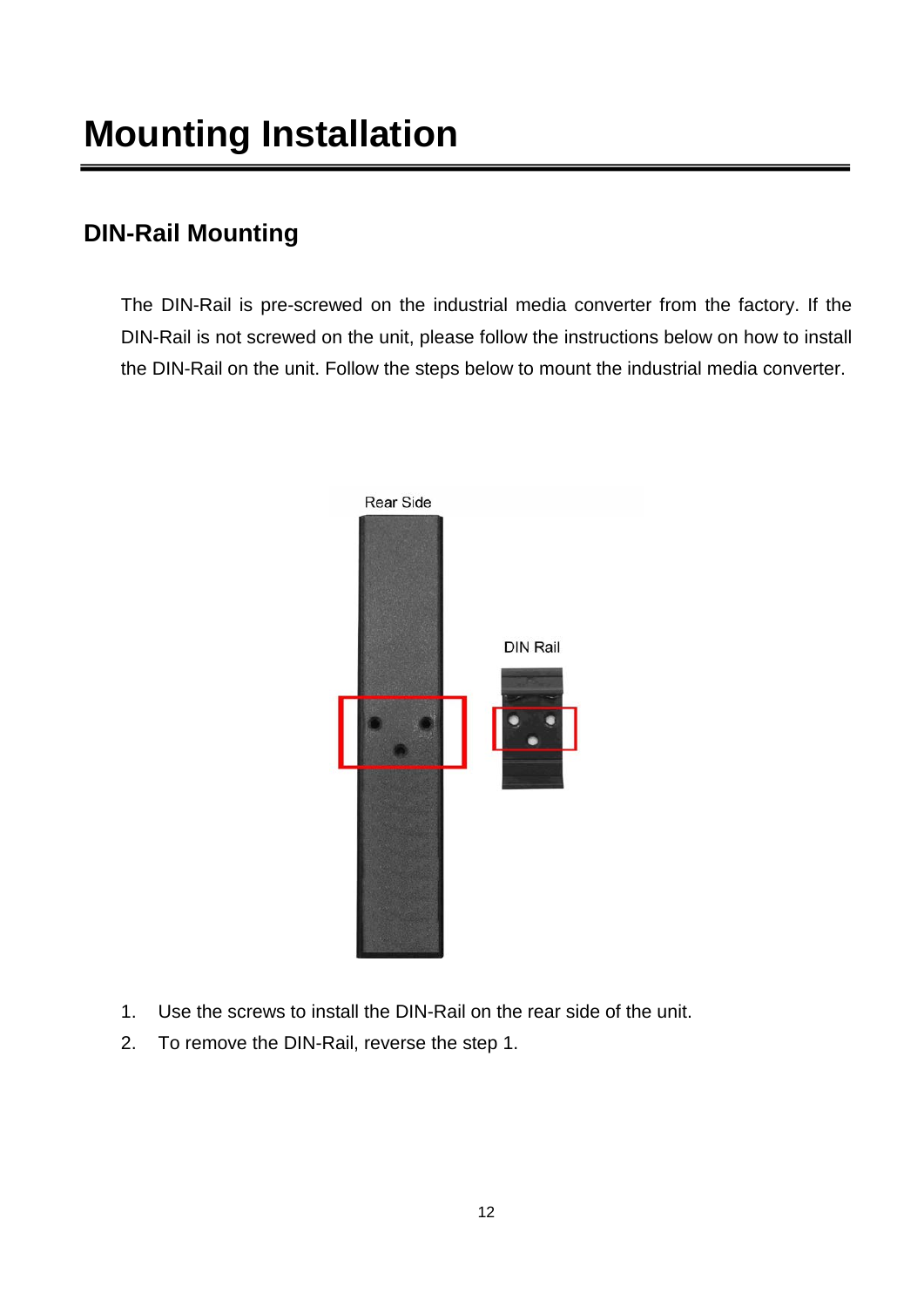3. After the DIN-Rail is screwed on the rear side of the unit, insert the top of DIN-Rail into the track.



4. Then, lightly push the DIN-Rail into the track.



- 5. Check if the DIN-Rail is securely mounted on the track.
- 6. To remove the industrial media converter from the track, reverse steps above.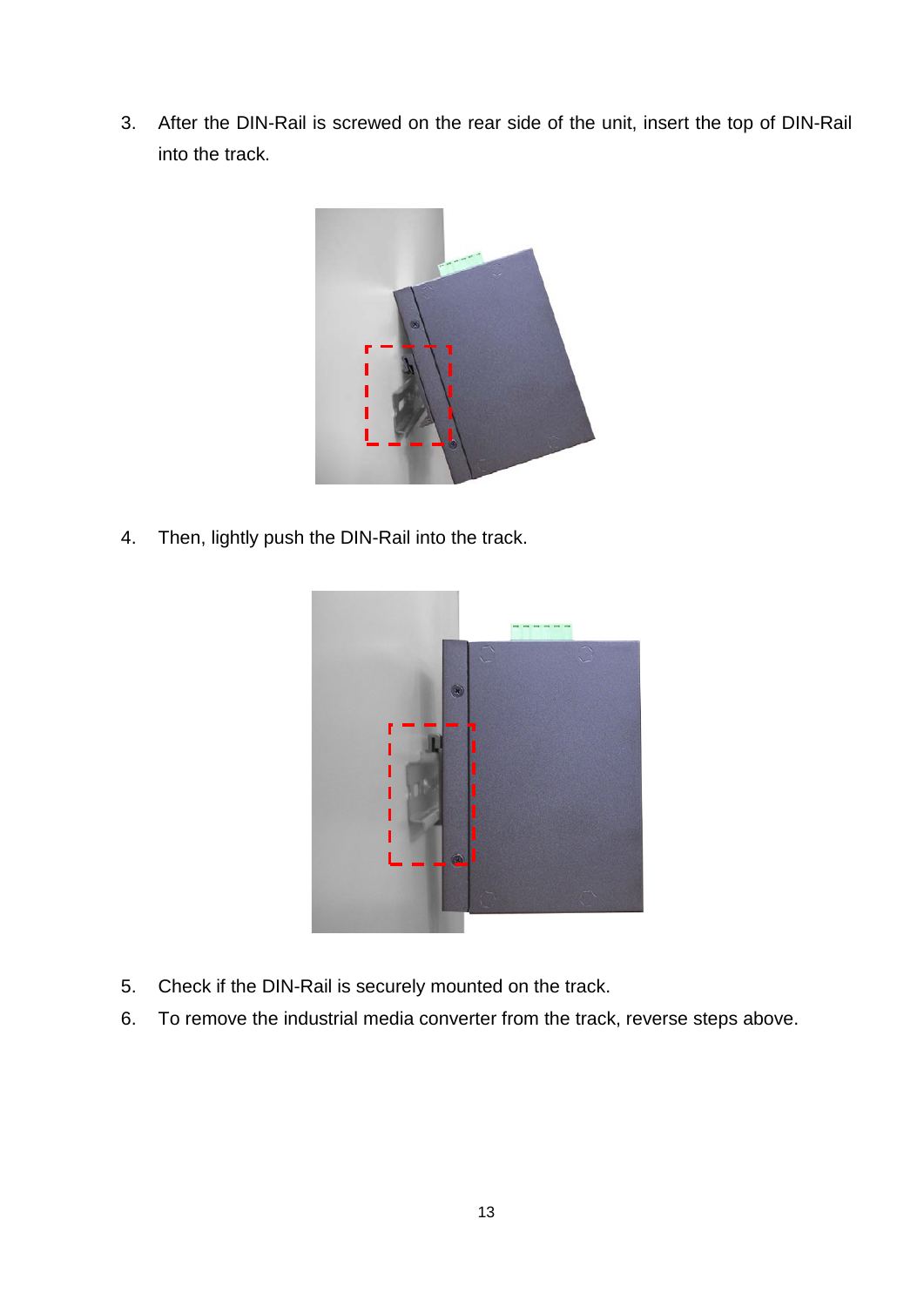#### <span id="page-16-0"></span>**Wall Mount Plate Mounting**

Follow the steps below to mount the industrial media converter with wall mount plate.

- 1. Remove the DIN-Rail from the industrial media converter; loosen the screws to remove the DIN-Rail.
- 2. Place the wall mount plate on the top & bottom side of the industrial media converter.
- 3. Use the screws to install the wall mount plate on the unit.
- 4. Use the hook holes at the corners of the wall mount plate to mount the industrial media converter on the wall.
- 5. To remove the wall mount plate, reverse steps above.

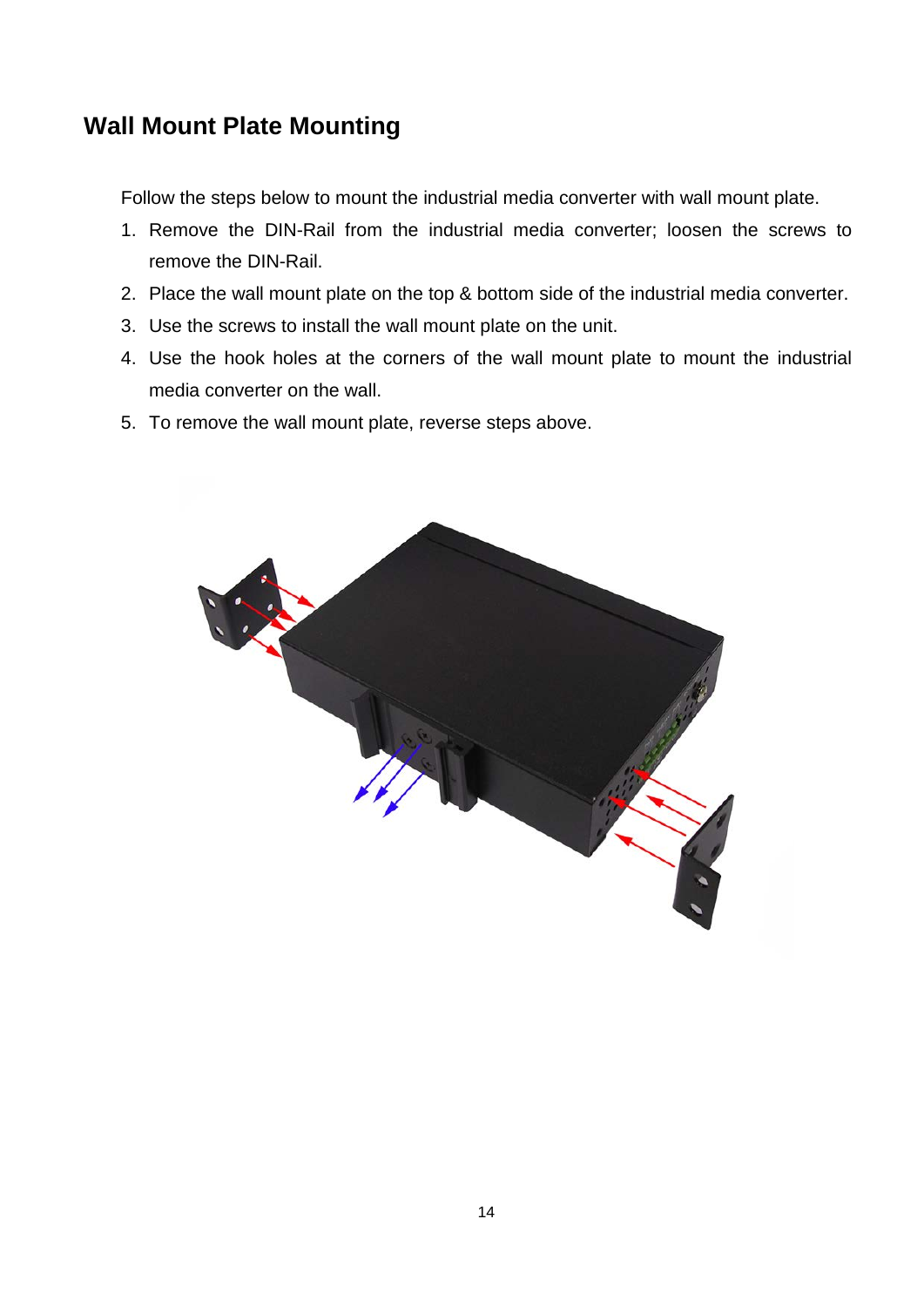<span id="page-17-0"></span>In this section, instructions on how to install the 1 10/100TX + 100FX w/ 1 PoE Injector Industrial Media Converter will be provided.

#### <span id="page-17-1"></span>**Installation Steps**

- 1. Unpack the Industrial Media Converter.
- 2. Check if the DIN-Rail is installed on the Industrial Media Converter. If the DIN-Rail is not attached on the Industrial Media Converter, please refer to the **DIN-Rail Mounting** section for DIN-Rail installation. If wall mounting is desired, please refer to **Wall Mount Plate Mounting** section for wall mount plate installation.
- 3. To mount the Industrial Media Converter on a DIN-Rail track or wall, please refer to the **Mounting Installation** section.
- 4. Power on the Industrial Media Converter. Please refer to the **Wiring the Power Inputs** section for information on how to wire for power. The power LED on the Industrial Media Converter will light. Please refer to the **LED Indicators** section for LED light indication.
- 5. Prepare the twisted-pair, straight through Category 5e/above cable for Ethernet connection.
- 6. Insert one side of the RJ-45 cable into the Industrial Media Converter Ethernet port and the other side to a network device Ethernet port, e.g. Switch, PC or Server. The UTP/STP port (RJ-45) LED on the Industrial Media Converter will light when the cable is connected to the network device. Please refer to the **LED Indicators** section for LED light indication.
- 7. When all connections are set and all LED lights are normal, the installation is complete.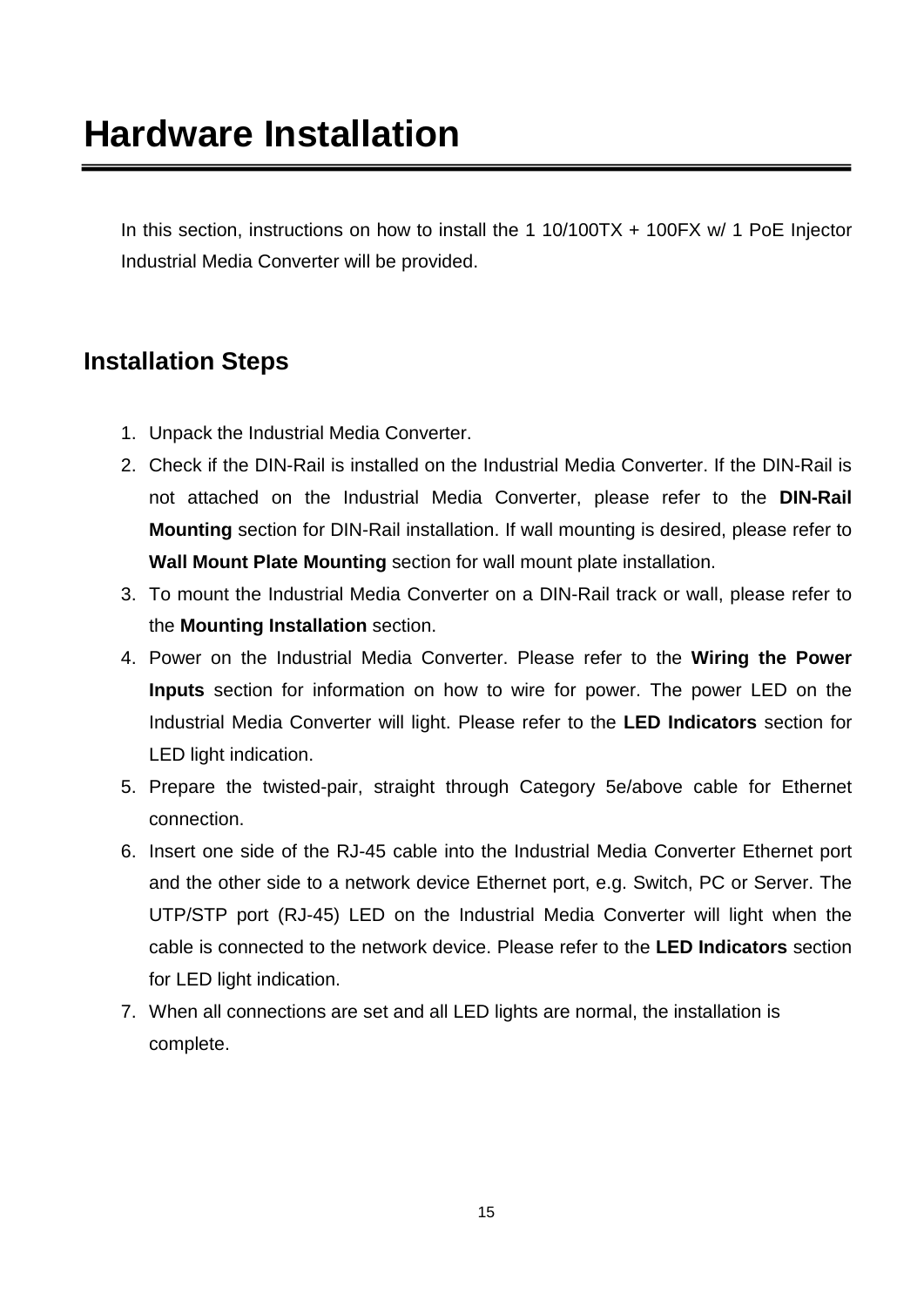## <span id="page-18-0"></span>**Network Application**

This segment provides an example to help users understand an industrial media converter application. For a sample application using the industrial media converter, see figure below.

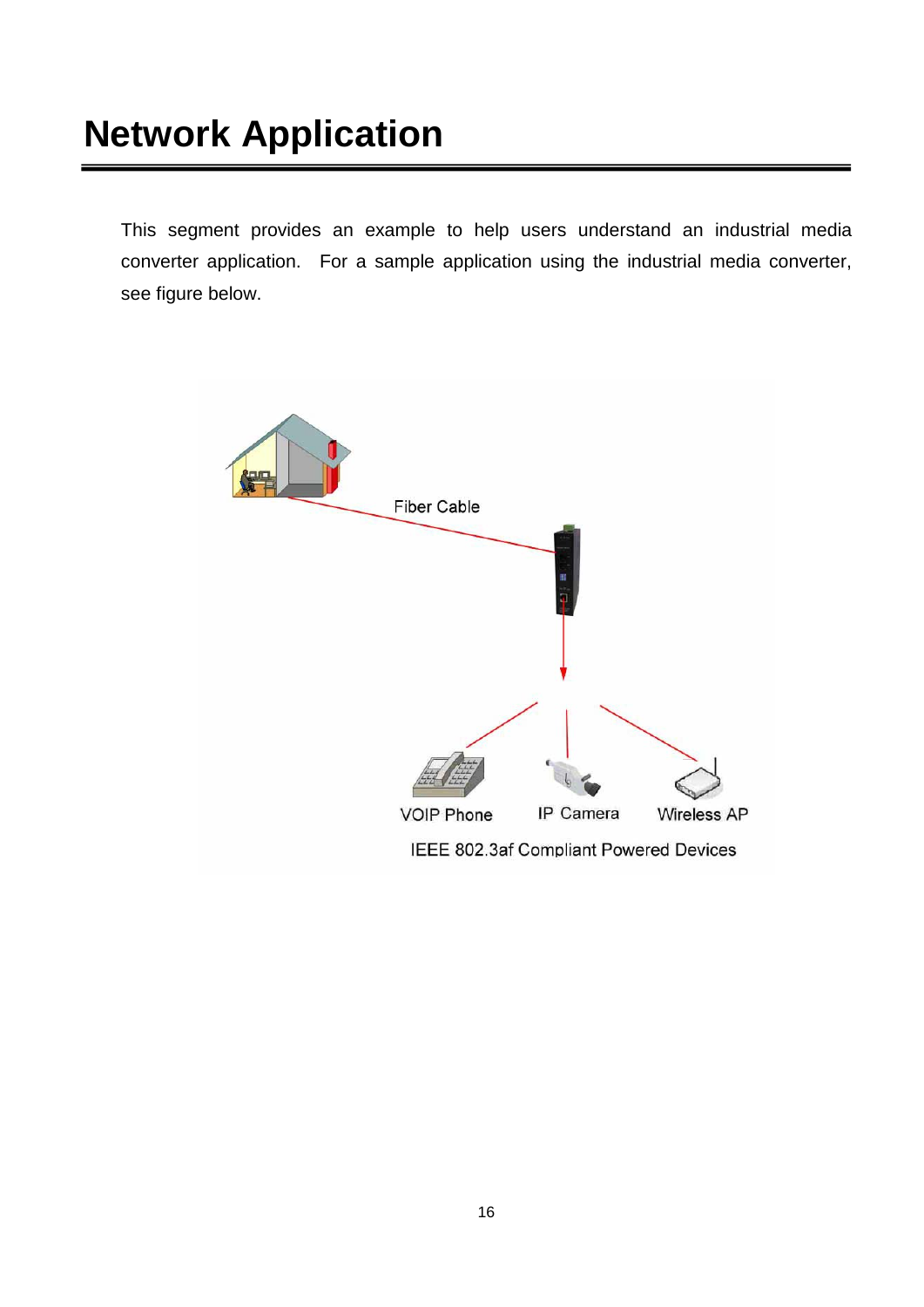- <span id="page-19-0"></span>■ Verify that the right power cord/adapter (DC 48V) is being used, please do not use a power adapter with DC output voltage higher than 48V, or it will burn the converter.
- Select the proper UTP/STP cable to construct your network. Please check that the right cable is being used. Use unshielded twisted-pair (UTP) or shield twisted-pair (STP) cable for RJ-45 connections: 100Ω Category 3, 4 or 5 cable for 10Mbps connections, 100Ω Category 5 cable for 100Mbps connections, or 100Ω Category

5e/above cable for 1000Mbps. Also, be sure that the length of any twisted-pair connection does not exceed 100 meters (328 feet).

- **Diagnosing LED Indicators:** To assist in identifying problems, the Media Converter can be easily monitored through panel indicators, which describe common problems users may encounter and where users can find possible solutions.
- $\blacksquare$  If the power indicator does not light up when the power cord is plugged in, users may have a problem with the power cord. Check for loose power connections, power losses or surges at power outlet. If you still cannot resolve the problem, contact the local dealer for assistance.
- If the Industrial Media Converter LED indicators are normal and the connected cables are correct but the packets still do not transmit. Please check your system's Ethernet devices' configuration or status.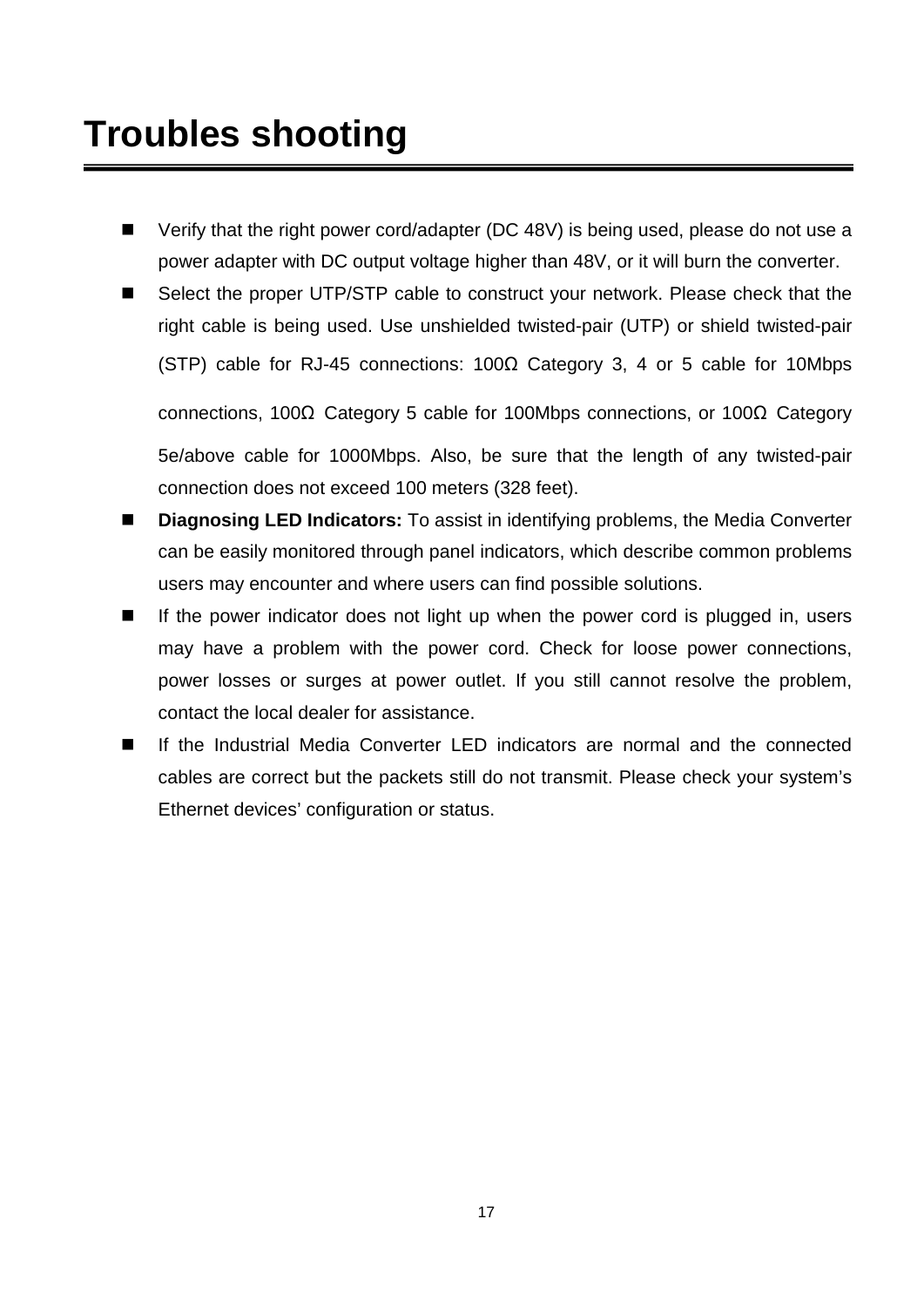# <span id="page-20-0"></span>**Technical Specification**

The 1 10/100TX + 100FX w/ 1 PoE Injector Industrial Media Converter technical specifications are shown below.

| <b>Standard</b>                     | IEEE 802.3 10Base-T Ethernet<br>IEEE 802.3u 100Base-TX/FX<br>IEEE802.3x Flow Control and Back Pressure<br><b>IEEE802.3af Power over Ethernet</b>                                   |
|-------------------------------------|------------------------------------------------------------------------------------------------------------------------------------------------------------------------------------|
| <b>Protocol</b>                     | <b>CSMA/CD</b>                                                                                                                                                                     |
| <b>Transfer Rate</b>                | 14,880 pps for 10Base-T Ethernet port<br>148,800 pps for 100Base-TX/FX Fast Ethernet port                                                                                          |
| <b>Connector</b>                    | 10/100TX: 1 x RJ-45 with auto MDI/MDI-X function;<br>Supporst PoE injector function<br>100M fiber: 1 x SC type connector for Single-mode or<br>Multi-mode type fiber cable         |
| <b>PoE Pin</b><br><b>Assignment</b> | RJ-45 port #1~#4 support IEEE 802.3af End-point,<br>Alternative A mode.<br>Positive (VCC+): RJ-45 pin 1, 2.<br>Negative (VCC-): RJ-45 pin 3, 6.<br>Data (1,2,3,6)                  |
| <b>LED</b>                          | RJ-45: Link/Activity (Green), 100M (Yellow), Power<br>Feeding (Green)<br>Fiber: FDX/COL (Yellow), Link/Activity (Green)<br>Per unit: Power 1 (Green), Power 2 (Green), Fault (Red) |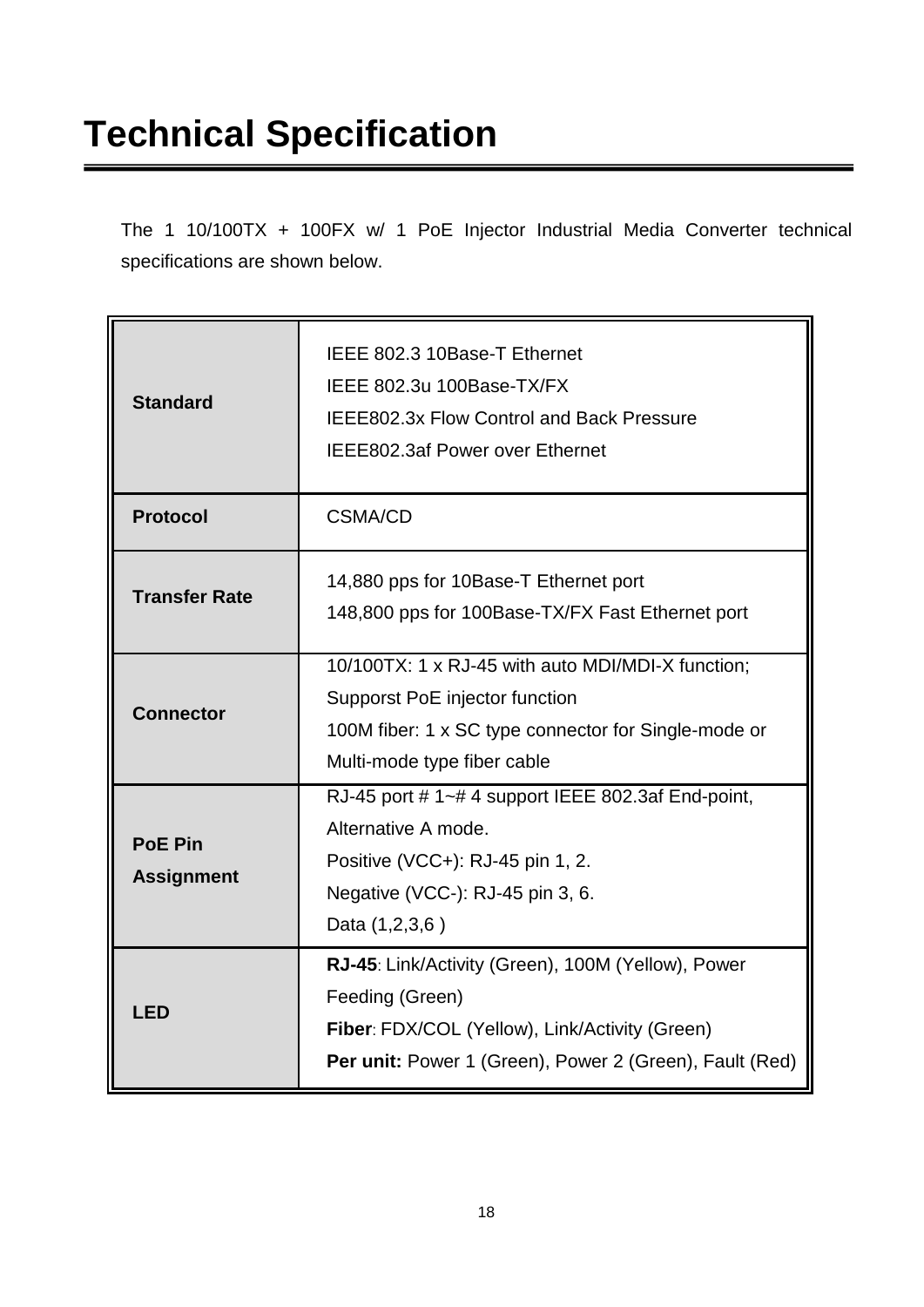| <b>Network Cable</b>                 | 10Base-T: 2-pair UTP/STP Cat. 3, 4, 5, 5e cable<br>EIA/TIA-568 100-ohm (100m)<br>100Base-TX: 2-pair UTP/STP Cat. 5/5E cable<br>EIA/TIA-568 100-ohm (100m)                        |
|--------------------------------------|----------------------------------------------------------------------------------------------------------------------------------------------------------------------------------|
| <b>Optical cable</b>                 | Multi mode: $50/125 \mu m \sim 62.5/125 \mu m$<br>Single mode: 9/125µm<br>Available distance: 2km (multi-mode)/30km (single-mode)<br>Wavelength: 1310nm (Multi-mode/Single-mode) |
| <b>Power Supply</b>                  | Redundant power DC 48V with connective removable<br>terminal block                                                                                                               |
| <b>Power</b><br><b>Consumption</b>   | 3.3Watts (without PoE); 16.4Watts (Full load with PoE)                                                                                                                           |
| <b>Installation</b>                  | DIN rail kit for DIN-type cabinet install and wall-mount<br>ear for wall mounting                                                                                                |
| <b>Operating Temp.</b>               | -40°C to 80°C (wide operating temperature model)<br>$-10^{\circ}$ C to 70 $^{\circ}$ C (standard model)                                                                          |
| <b>Operation</b><br><b>Humidity</b>  | 5% to 95% (Non-condensing)                                                                                                                                                       |
| <b>Storage</b><br><b>Temperature</b> | -40 $^{\circ}$ C to 85 $^{\circ}$ C                                                                                                                                              |
| <b>Case Dimension</b>                | IP-30, 30 mm (W) x 95 mm (D) x 140mm (H)                                                                                                                                         |
| <b>EMI</b>                           | <b>FCC Class A</b><br>CE EN61000-4-2/3/4/5/6/8/11/12<br>CE EN61000-6-2<br>CE EN61000-6-4                                                                                         |
| <b>Safety</b>                        | UL<br><b>cUL</b><br>CE/EN60950-1                                                                                                                                                 |